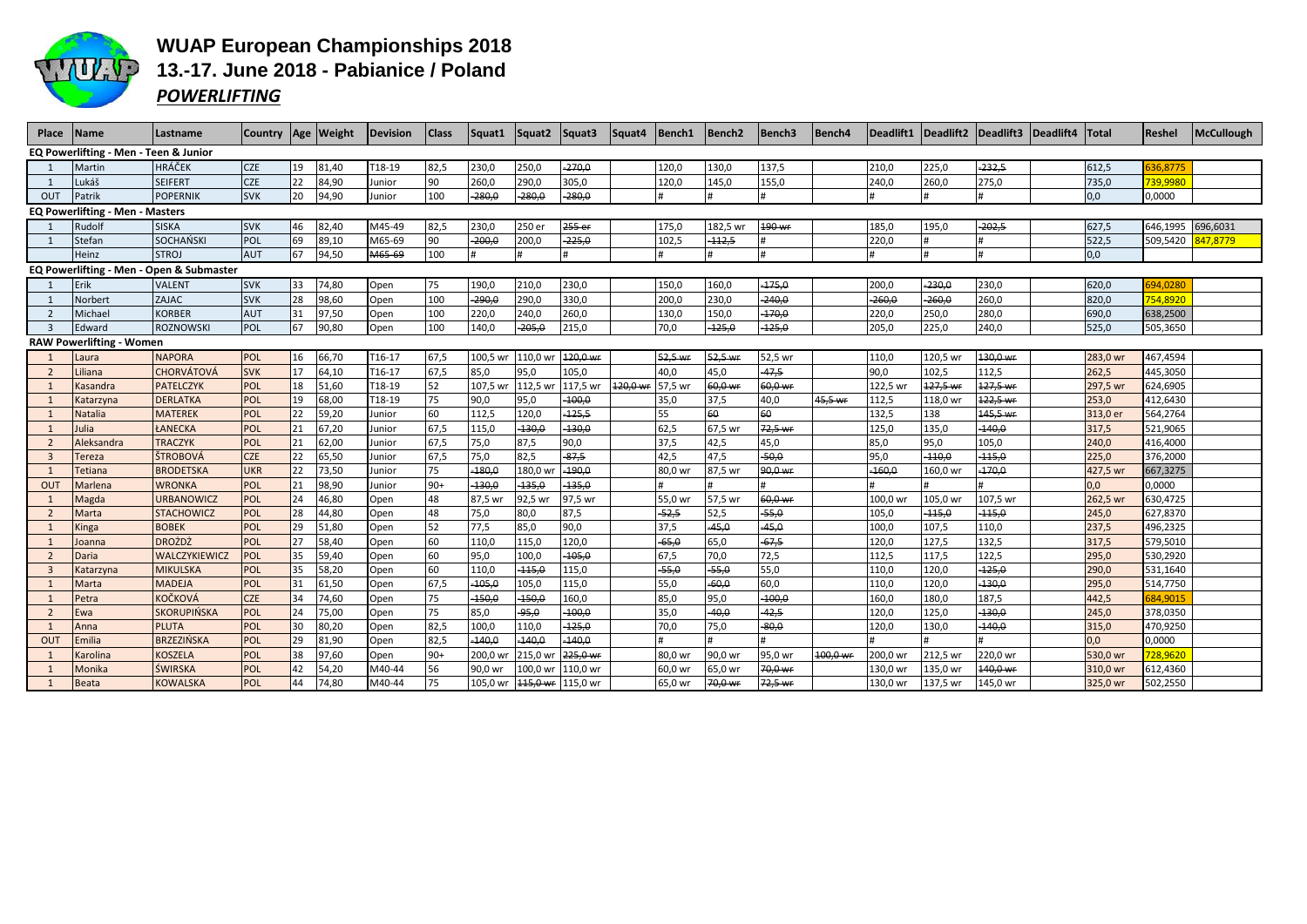## RAW Powerlifting - Men - Teen & Junior

| -1                      | Szymon                                  | <b>SKRUDLIK</b>     | <b>POL</b> | 17 | 60,90  | T16-17           | 67,5 | $-100,0$          | 100,0    | 110,0 wr |                | 65,0     | 70,0     | 75,0 wr  |          | 110,0    | 120,0    | 130,0 wr | 140,0 wr | 315,0 wr | 439,0470          |          |
|-------------------------|-----------------------------------------|---------------------|------------|----|--------|------------------|------|-------------------|----------|----------|----------------|----------|----------|----------|----------|----------|----------|----------|----------|----------|-------------------|----------|
| 1                       | Csaba                                   | <b>BAJCZER</b>      | <b>HUN</b> | 16 | 73,40  | $T16-17$         | 75   | 170,0             | 170,0    | 170,0    | 180,0 er       | 110,0    | 115,0 er | 120,0 er | 125,0 wr | 220,0    | 230,0 wr | 240,0 wr |          | 520,0 er | 593,1120          |          |
| 1                       | Dawid                                   | <b>STARCHUSKI</b>   | POL        | 18 | 67,00  | T18-19           | 67,5 | 155,0             | 170,0    | 181,0 wr | 195,0 wr       | 85,0     | 95,0     | 105,0    |          | 170,0    | 201,0 wr | 210,0 wr |          | 496,0 wr | 618,0160          |          |
| $\overline{2}$          | Aleš                                    | <b>HAVELKA</b>      | <b>CZE</b> | 18 | 65,50  | T18-19           | 67,5 | 90,0              | 105,0    | 105,0    |                | 70,0     | 77,5     | $-80,0$  |          | 130,0    | 140,0    | 145,0    |          | 327,5    | 418,8725          |          |
| 1                       | Richard                                 | <b>MARIENKA</b>     | <b>CZE</b> | 18 | 68,90  | T18-19           | 75   | 75,0              | 85,0     | 92,5     |                | 50,0     | 57,5     | 60,0     |          | 125,0    | 140,0    | 155,0    |          | 307,5    | 372,6900          |          |
| 2                       | Kacper                                  | TUŁODZIECKI         | POL        | 18 | 75,00  | T18-19           | 75   | $-80,0$           | 80,0     | $-100,0$ |                | 50,0     | 60,0     | $-70,0$  |          | 100,0    | 120,0    | 135,0    |          | 275,0    | 307,1750          |          |
| 1                       | Martin                                  | <b>HRÁČEK</b>       | <b>CZE</b> | 19 | 81,50  | T18-19           | 82,5 | 210,0             | $-222,5$ | $-222,5$ |                | 120,0    | $-130,0$ | $-130,0$ |          | $-200,0$ | 200,0    | 225,0    |          | 555,0    | 576,6450          |          |
| 1                       | Eick                                    | LEWIN               | <b>AUT</b> | 19 | 88,90  | T18-19           | 90   | 220,0             | 240,0    | 255,0    | 266,0 wr       | 130,0    | 140,0    | 150,0    |          | 240,0    | 260,0    | 276,5 wr | 280,0 wr | 681,5 wr | 665,6892          |          |
| 2                       |                                         |                     | <b>SVK</b> | 19 |        |                  | 90   | $-200,0$          |          |          |                |          |          | $-130,0$ |          |          |          | 200,0    |          |          |                   |          |
|                         | Juraj                                   | <b>BOKROŠ</b>       |            |    | 87,70  | T18-19           |      |                   | 200,0    |          |                | 110,0    | 120,0    |          |          | 170,0    | 185,0    | 230,0    |          | 505,0    | 497,6270          |          |
| 1                       | Kevin Anthohy                           | <b>KALAPOŠ</b>      | <b>SVK</b> | 18 | 94,40  | T18-19           | 100  | 165,0             | 180,0    | 190,0    |                | 100,0    | 110,0    | $-112,5$ |          | 200,0    | 225,0    |          |          | 525,0    | 493,3950          |          |
| $\overline{2}$          | Tomáš                                   | ŠTROB               | <b>CZE</b> | 18 | 91,60  | T18-19           | 100  | 120,0             | $-160,0$ | $-180,0$ |                | 90,0     | 110,0    | $-125,0$ |          | 170,0    | 190,0    | 200,0    |          | 430,0    | 411,5960          |          |
| 1                       | Martin                                  | HAVLÍČEK            | <b>CZE</b> | 19 | 107,60 | T18-19           | 110  | 270,0             | 290,0    | 300,0 wr | 310,0 wr       | 140,0    | 155,0    | 160,0    |          | 300,0 wr | 310,0 wr | 325,0 wr |          | 785,0 wr | 699,1210          |          |
| $\overline{2}$          | Miroslav                                | <b>HORNIAK</b>      | <b>SVK</b> | 18 | 103,40 | T18-19           | 110  | 190,0             | 210,0    | 215,5    |                | 130,0    | $-137,5$ | 137,5    |          | 220,0    | 240,0    | 250,0    |          | 603,0    | 544,7502          |          |
| 1                       | Jakub                                   | HORČIČIAK           | <b>SVK</b> | 19 | 118,80 | T18-19           | 125  | 260,0 wi          | 260,0 wr |          |                | 100,0    | 165,5 wr |          |          | 250,0    | 275,5 wr | 290,0 wr |          | 701,0 wr | 607,0660          |          |
| 1                       | František                               | ŠUŠKA               | <b>SVK</b> | 22 | 73,70  | Junior           | 75   | 215,0 w           | 230,0 wr | 240,0 wr |                | 125,0    | 132,5    | 135,0    |          | 200,0    | 220,0    | 225      |          | 590,0 wr | 670,5940          |          |
| $\overline{2}$          | Kamil                                   | <b>OLEWICZ</b>      | POL        | 23 | 72,50  | Junior           | 75   | 190,0             | 200,0    | 205,0    |                | 120,0    | 127,5    | $-130,0$ |          | 230,0 wr | 240,0 wr | 250,0 wr |          | 572,5    | 661,2375          |          |
| $\overline{\mathbf{3}}$ | Alexander                               | WARTIG              | <b>GER</b> | 22 | 74,40  | Junior           | 75   | 175,0             | 185,0    | -195,0   |                | 127,5    | $-132,5$ | $-132,5$ |          | 200,0    | 220,0    | 230,0    |          | 532,5    | 599,3820          |          |
| $\overline{4}$          | Jacek                                   | WAINGERTNER         | POL        | 23 | 74,90  | Junior           | 75   | $-150,0$          | 160,0    | 160,0    |                | 110,0    | $-117,5$ | $-117,5$ |          | 190,0    | 200,0    | 207,5    |          | 477,5    | 533,9405          |          |
| OUT                     | Bernard                                 | ZYGMUNT             | POL        | 22 | 74,70  | Junior           | 75   | -200,0            | -210,0   | $-210,0$ |                |          |          |          |          |          |          |          |          | 0,0      | 0,0000            |          |
| 1                       | Jakub                                   | <b>HARASIM</b>      | POL        | 21 | 80,00  | Junior           | 82,5 | $-200,0$          | $-210,0$ | 215,0    |                | 100,0    | $-115,0$ | $-117,5$ |          | 190,0    | 210,0    | 220,0    |          | 535,0    | 563,8900          |          |
| OUT                     | Kacper                                  | <b>BALA</b>         | POL        | 21 | 79,70  | Junior           | 82,5 | 185,0             | $-200,0$ | $-200,0$ |                | $-115,0$ | $-115,0$ | $-115,0$ |          |          |          |          |          | 0,0      | 0,0000            |          |
| 1                       | Damian                                  | MAŚLIŃSKI           | POL        | 22 | 89,60  | Junior           | 90   | 242,5             | 270,5 wr | 280,0 wr | 285,0 wr       | 152,5    | $-160,0$ | 160,0    |          | 255,0    | 265,0    | 275,0    |          | 715,0 wr | 694,4080          |          |
| $\overline{2}$          | Marcel                                  | <b>KLEUß</b>        | <b>GER</b> | 22 | 88,90  | Junior           | 90   | 200,0             | 210,0    | $-220,0$ |                | 130,0    | 135,0    | $-140,0$ |          | 210,0    | 220,0    | 230,0    |          | 565,0    | 551,8920          |          |
| 1                       | Kacper                                  | MASZCZAK            | POL        | 22 | 97,80  | Junior           | 100  | $-220,0$          | 230,0    | $-242,5$ |                | 145,0    | 152,5    | $-155,0$ |          | 260,0    | 280,0    | 300,0    |          | 682,5    | 630,4935          |          |
| $\overline{2}$          | Patryk                                  | <b>CITKO</b>        | POL        | 23 | 98,60  | Junior           | 100  | -240,0            | 250,0    | 260,0    |                | 140,0    | 150,0    | 155,0    |          | 220,0    | 240,0    | 250,0    |          | 645,0    | 593,7870          |          |
| $\overline{3}$          | Aram                                    | <b>GRIGORYAN</b>    | <b>ARM</b> | 23 | 99,10  | Junior           | 100  | $-220,0$          | $-220,0$ | 220,0    |                | 140,0    | 150,0    | 160,0    |          | 220,0    | 240,0    | 250,0    |          | 630,0    | 578,7180          |          |
| $\overline{4}$          | Samuel                                  | <b>ROSKOŠ</b>       | <b>SVK</b> | 21 | 94,30  | Junior           | 100  | 190,0             | $-215,0$ | 220,0    |                | 145,0    | 155,0    | $-162,5$ |          | 240,0    | $-260,0$ | 260,0    |          | 585,0    | 550,2510          |          |
| 5                       | Przemysław                              | <b>GRENDA</b>       | POL        | 23 | 97,70  | Junior           | 100  | $-180,0$          | 190,0    | 190,0    |                | 120,0    | $-125,0$ | 125,0    |          | 200,0    | 212,5    | 225,0    |          | 540,0    | 499,0680          |          |
| OUT                     | Dominik                                 | <b>TUREK</b>        | POL        | 21 | 97,20  | Junior           | 100  | $-200,0$          | -200,0   | -200,0   |                |          |          |          |          |          |          |          |          | 0,0      | 0,0000            |          |
| 1                       | Konrad                                  | <b>BLEWAZKA</b>     | POL        | 20 | 107,10 | Junior           | 110  | 310,0             | 330,0    | $-345,0$ |                | 195,0    | $-205,0$ |          |          | 310,0    | 325,0    | 330,0    |          | 850,0    | 758.2000          |          |
| $\overline{2}$          | Marek                                   | <b>GORTAD</b>       | POL        | 23 | 109,50 | Junior           | 110  | 280,0             | $-300,0$ | $-300,0$ |                | $-182,5$ | 182,5    | $-190,0$ |          | 260,0    | 275,0    | 300,0    |          | 737,5    | 653,4250          |          |
| $\overline{\mathbf{3}}$ | Adam                                    | <b>KIJAK</b>        | POL        | 23 | 105,90 | Junior           | 110  | $-260,0$          | 270,0    | 280,0    |                | 140,0    | $-150,0$ | $-150,0$ |          | 230,0    | 240,0    | 250,0    |          | 660,0    | 590,9640          |          |
| OUT                     | Jakub                                   |                     | POL        | 20 |        |                  | 110  | $-240,0$          | $-240,0$ | $-240,0$ |                |          |          | #        |          |          |          |          |          | 0,0      | 0,0000            |          |
|                         |                                         | <b>DYLEWSKI</b>     |            | 22 | 109,80 | Junior           |      |                   |          |          |                |          |          | Ħ        |          |          |          |          |          |          |                   |          |
| OUT                     | Mateusz                                 | SOBCZAK             | POL        |    | 105,10 | Junior           | 110  | $-260,0$          | 260,0    | $-280,0$ |                | 145,0    | 152,5    |          |          | $-280,0$ | $-280,0$ | $-280,0$ |          | 0,0      | 0,0000            |          |
| 1                       | Sebastian                               | KWIATKOWSKI         | Poland     | 21 | 121,50 | Junior           | 125  | 215,0             | 222,5    | 230,0    |                | 145,0    | 152,5    | $-155,0$ |          | 250,0    | 262,5    | 275,0    |          | 657,5    | 566,7650          |          |
| 2                       | Mikuláš                                 | SOPOLIGA            | <b>SVK</b> | 23 | 112,50 | Junior           | 125  | 190,0             | 215,0    | $-225,0$ |                | 90,0     | 105,0    | $-115,0$ |          | 190,0    | 240,0    | 260,0    |          | 560,0    | 491,6800          |          |
| OUT                     | Damian                                  | ZIEMLEWSKI          | POL        | 22 | 114,30 | Junior           | 125  | 270,0             | $-280,0$ | 280,0    |                | $-165,0$ | 165,0    | $-172,5$ |          | $-300,0$ | $-300,0$ | 300,0    |          | 0,0      | 0,0000            |          |
| $\mathbf{1}$            | Daniel                                  | SPODZIEJA           | POL        | 23 | 125,80 | Junior           | 140  | 220,0             | 235,0 wr | 250,0 wr |                | 155,0 er | 162,5 er | 173,0 wr |          | 240,0 wr | 260,0 wi | 280,0 wr |          | 703,0 wr | 602,4710          |          |
|                         | <b>RAW Powerlifting - Men - Masters</b> |                     |            |    |        |                  |      |                   |          |          |                |          |          |          |          |          |          |          |          |          |                   |          |
| -1                      | Khachatur                               | <b>HOVHANNISYAN</b> | <b>ARM</b> | 43 | 88,60  | M40-44           | 90   | $-240,0$          | 240,0    | 255,0 wr |                | 170,0    | 182,5 wr |          |          | 240,0    | 250      | 260      |          | 687,5 wr | 672,7875          | 691,6256 |
| 1                       | Martin                                  | <b>HORÁK</b>        | <b>CZE</b> | 41 | 97,50  | M40-44           | 100  | 215,0             | $-225,0$ | 225,0    |                | 155,0    | $-165,0$ | 165,0    |          | 220,0    | 235,0    | 242,5    |          | 625,0    | 578,1250          | 581,0156 |
| 2                       | Grzegorz                                | <b>DREWNIANY</b>    | POL        | 41 | 97,50  | M40-44           | 100  | 215,0             | 235,0 wr | 240,0 wr |                | 140,0    | 150,0    |          |          | 200,0    | 220,0    | 237,5    |          | 610,0    | 564,2500          | 567,0712 |
| 1                       | Sven                                    | <b>NETHE</b>        | <b>GER</b> | 42 | 115,50 | M40-44           | 125  | 190,0             | 207,5    | 220,0    |                | 155,0    | $-160,0$ | $-160,0$ |          | 220,0    | 240,0    | 250,0    |          | 625,0    | 545,0000          | 552,6300 |
| $\overline{2}$          | Adam                                    | <b>MURASZKO</b>     | POL        | 41 | 117,90 | M40-44           | 125  | 180,0             | 195,0    | 205,0    |                | $-120,0$ | 125,0    | $-132,5$ |          | 220,0    | 232,5    | 240,0    |          | 562,5    | 487,9125          | 490,3521 |
| 1                       | Oleksandr                               | DESIATSKYY          | <b>UKR</b> | 41 | 127,00 | M40-44           | 140  | $-240,0$          | 240,0    | $-260,0$ |                | 190,0    | 200,0    | $-207,5$ |          | 270,0    | 285,0    | 295,0    |          | 725,0    | 619,8750          | 622,9744 |
| 1                       | Tám                                     | <b>NGUYEN</b>       | <b>SVK</b> | 47 | 85,20  | M45-49           | 90   | 140,0             | $-160,0$ | $-160,0$ |                | 140,0    | 150,0    | Ħ        |          | 150,0    | 170,0    | 180,0    |          | 470,0    | 472,0680          | 517,3865 |
| 1                       | Rafał                                   | <b>KLAUZ</b>        | POL        | 47 | 114,00 | M45-49           | 125  | 200,0             | 215,0    | 225,0    |                | 150,0    | 155,0    | $-160,0$ |          | 230,0    | $-245,0$ |          |          | 610,0    | 533,7500          | 584,9900 |
| $\overline{2}$          | Olaf                                    | <b>ENGLER</b>       | POL        | 47 | 111,80 | M45-49           | 125  | 120,0             | 135,0    | 135,0    |                | 137,5    | 142,5    | $-147,5$ |          | 160,0    | 170,0    | $-180,0$ |          | 447,5    | 393,7105          | 431,5067 |
| 1                       | Janusz                                  | <b>TUŁODZIECKI</b>  | POL        | 51 | 80,90  | M50-54           | 82,5 | 135,0             | 150,0    | 155,0    |                | 40,0     | 55,0     | 65,0     |          | 160,0    | 180,0    | 200,0    |          | 400,0    | 417,9200          | 488,1306 |
| 1                       | Krzysztof                               | <b>TUR</b>          | <b>POL</b> | 50 | 88,80  | M50-54           | 90   | 205,0             | $-210,0$ | 215,0    |                | 135,0 wr | 145,0 wr | 152,5 wr |          | 215,0 wr | 226,0 wr | 230,0 wr |          | 590,0 wr | 576,7840          | 663,3016 |
| 1                       | Mariusz                                 | <b>RUFKIEWICZ</b>   | POL        | 51 | 99,50  | M50-54           | 100  | 200,0             | 220,0    | 235,0    | 246,0 wr 140,0 |          | 150,0    | 155,5 wr | 160,0 wr | 200,0    | 220,0    | 240,0    | 250,5 wr | 630,5    | 578,1685          | 675,3008 |
| 1                       | Gagik                                   | <b>TONOYAN</b>      | ARM        | 52 | 110,20 | M50-54           | 125  | -250,0            | 250,0    | 260,0    |                | 120,0    | $-125,0$ | 125,0    |          | $-270,0$ | 270,0    | 280,0    |          | 665,0    | 587,9930          | 697,9477 |
| 1                       | Wiesław                                 | <b>WRÓBEL</b>       | POL        | 60 | 98,50  | M60-64           | 100  | -200,0            | 200,0    | 225,0    |                | 120,0    | 125,0    | 127,5    |          | 240,0    | 250,0    | 255,0    |          | 607,5    | 559,5075          | 772,1204 |
| OUT                     | Józef                                   | SOKOŁOWSKI          | POL        | 62 | 100,20 | M60-64           | 110  | 250,0             | 250,0    | $-250,0$ |                |          |          | #        |          | #        |          |          |          | 0,0      | 0,0000            | 0,0000   |
| 1                       | Adam                                    | JASIŃSKI            | POL        | 67 | 81,60  |                  | 82,5 |                   | 210,0 wr | 220,0 wr |                | 105,0    | 112,5    | $-117,5$ |          | 200,0    | 210,0 wr | 217,5 wr |          | 550,0 wr | 570,7900          | 911,5516 |
| 1                       | Józef                                   | <b>BEJGROWICZ</b>   | POL        | 65 |        | M65-69<br>M65-69 | 90   | 200,0 wr<br>150,0 | 160,0    | 165,0    |                |          |          |          |          | 210,0 wr | 220,0 wr | $-225,0$ |          | 472,5    | 480,3435          | 736,3666 |
|                         |                                         |                     |            |    | 83,80  |                  |      |                   |          |          |                | 80,0     | 85,0     | 87,5     |          |          |          |          |          |          |                   |          |
| $\overline{2}$          | Stefan                                  | SOCHAŃSKI           | POL        | 69 | 89,40  | M65-69           | 90   | 170,0             | $-182,5$ | $-182,5$ |                | 87,5     | 92,5     | $-95,0$  |          | 190,0    | 210,0    | 217,5    |          | 472,5    | 459,6480          | 764,8543 |
| 1                       | Kazimierz                               | <b>TAMIŁOWSKI</b>   | POL        | 70 | 81,20  | M70-74           | 82,5 | 110,0 wr          | 120,0 wr | 130,0 wr |                | 125,0 wr | 127,5 wr | 130,0 wr |          | 130,0    | 140,0    | 145,0    |          | 402,5 wr | 419,2440 712,7148 |          |
| 1                       | Kazimierz                               | JASIŃSKI            | POL        | 71 | 87,20  | M70-74           | 90   | 140,0             | -150,0   | -150,0   |                | $-80,0$  | $-82,5$  | 82,5     |          | 170,0    | 180,0    | $-185,0$ |          | 402,5    | 397,8310 692,2259 |          |